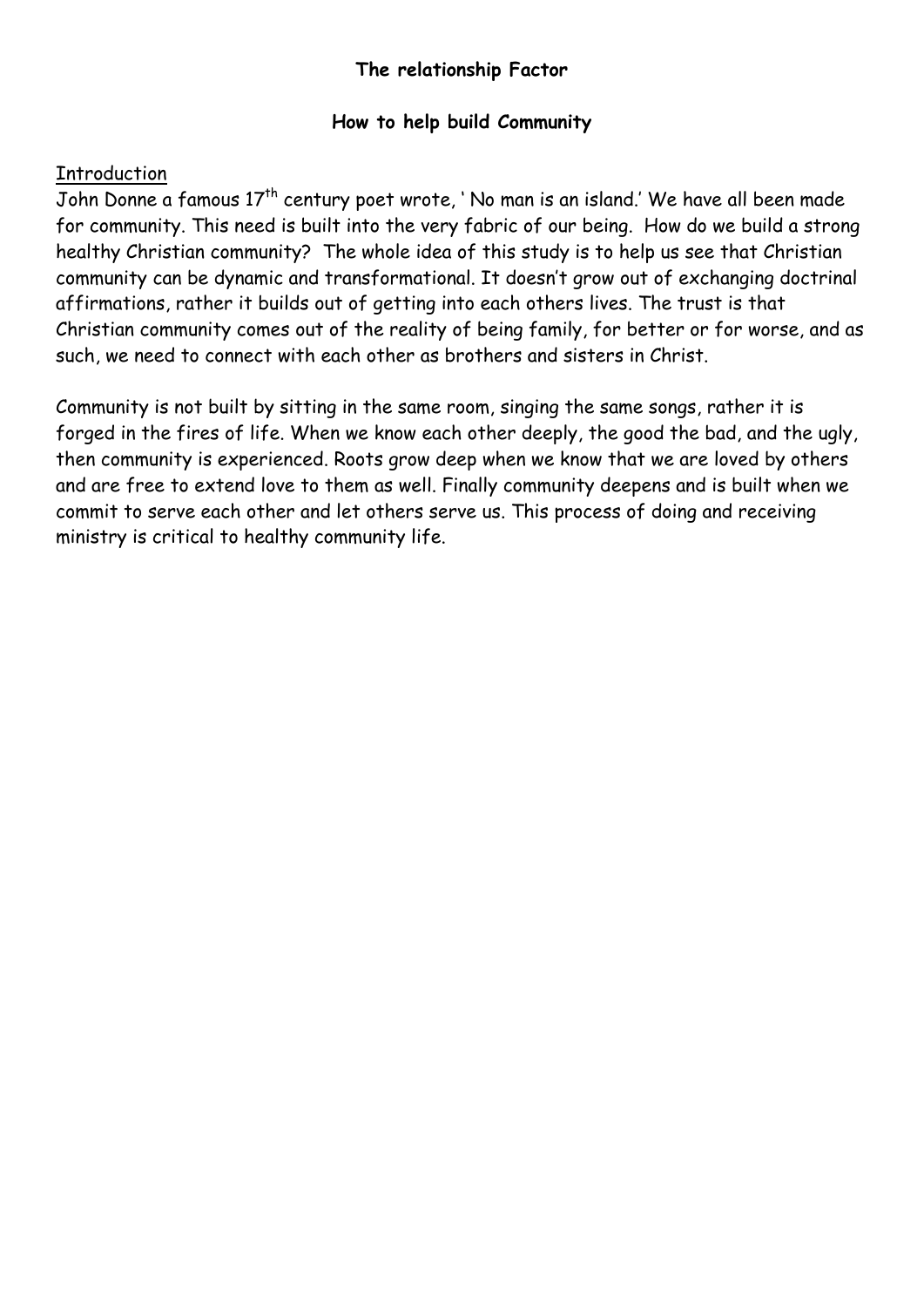# **Study 1 The heartbeat of Community**

# Introduction.

The Journalist Marla Paul once wrote an article about her sadness and frustration of not being able to build and sustain friendships. She received hundreds of letters from others experiencing the same frustration and isolation. She ended her column by saying " so I will persevere. " She is going to keep longing, searching, trying and hoping that someday she will be able to discover and develop community.

# The Big picture

- 1. Can you describe a time when you experienced real community and connectedness with other people?
- 2. How do you experience community today?

The Biblical picture Read Genesis Ch 2 v 15-25

3. What do you learn about loneliness and the human need for community from this passage?

4. What are some of the things that keep us from opening our hearts and lives on a deeper level so we can be known by others?

5. Suppose you made the following commitment. " I'm going to open my life in a way that allows others to know me deeply. I will share my deepest joys, needs, struggles, and victories. I'm going to invite them to open their lives to me on this same deep level." What are some of the possible risks you would be taking? What are some of the possible joys you might experience?

6. Who, in your life, has poured out consistent and deep levels of love on you, and how have you expressed this love?

7 How has someone's Christ like service helped you to build friendships with others?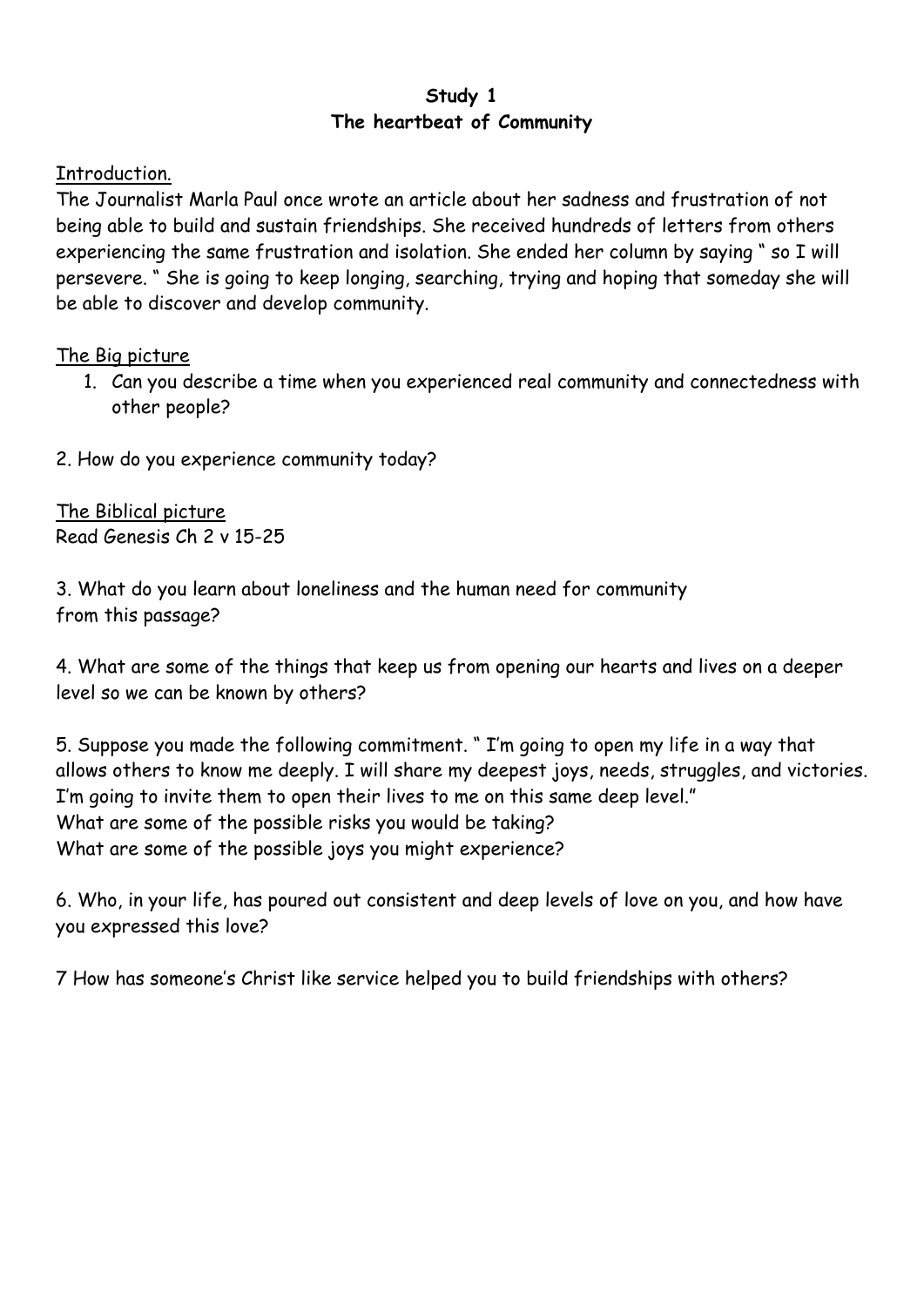# Being in the picture yourself.

8. Can you identify a person who has freely poured out deep levels of love on you, then take time this week to express your thankfulness. Call them, text them, e-mail them, write to them, communicate how much you appreciate the friendship you have with them

9. Make a list of people you know who are not in your group, let them know what you would miss about them if you are no longer in community with them. Tell them why you appreciate being in community with them.

10. Take time as a group to work in pairs or triplets, and finish the following statement; if you were suddenly taken out of my life, I would miss your……………………………………………..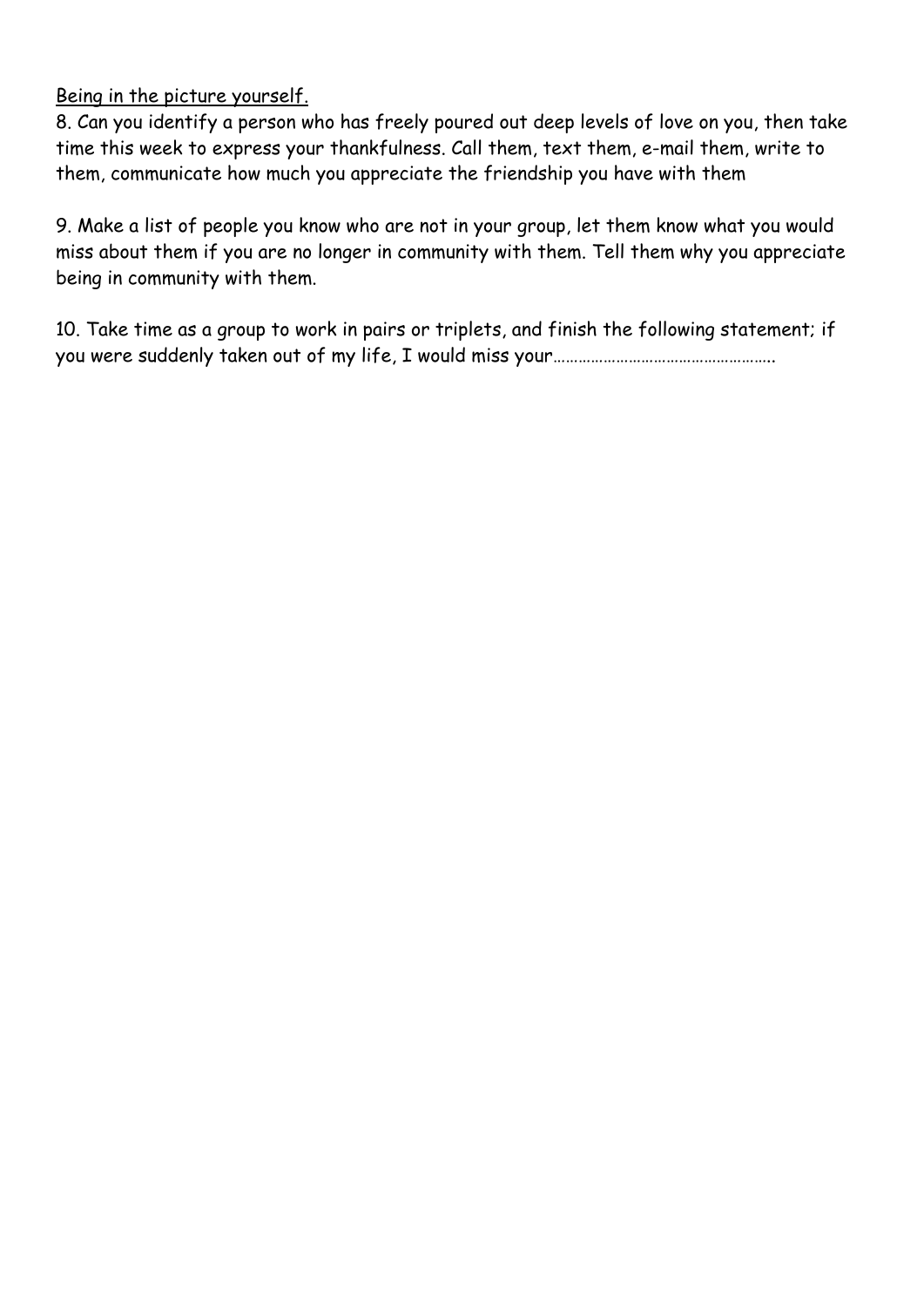# **Study 2. The Cost of Community**

The early church relied upon a three-fold witness as a means of reaching out and impressing a cynical, unbelieving and word-proof world. Proclamation, which was direct, uncomplicated and authorative, demonstration, which was irrefutable, life transforming, and impressive, and fellowship, which was spontaneous, warm and natural. Here were people who had learnt the reality of the fellowship of the Holy Spirit. The combination of these three made their witness powerful and effective. Everyone knows that every now and again we just have to go back to the basics.

# The big picture

1. Take a moment in pairs, to think about how you would define each of the following words, try to be as basic and clear as possible. Then take it in turns to describe to your partner, how you understand the word.

Relationship Friendship

**Community** 

The Biblical picture Read Philippians Ch 2 v 1-11

> 2. When you think about being in relationships and community with others, what does it mean to be

Like minded Have the same love Be on in spirit and purpose Humbly consider others better than yourself

- 3. Why do you think the above are all critical for a deep and lasting community?
- 4. In verses 5-8 of Philippians Ch 2 we read of the attitudes and actions of Jesus. How is Jesus' life an example of counting the cost of community?
- 5. What do you learn from the example of Jesus that will help you develop deeper relationships?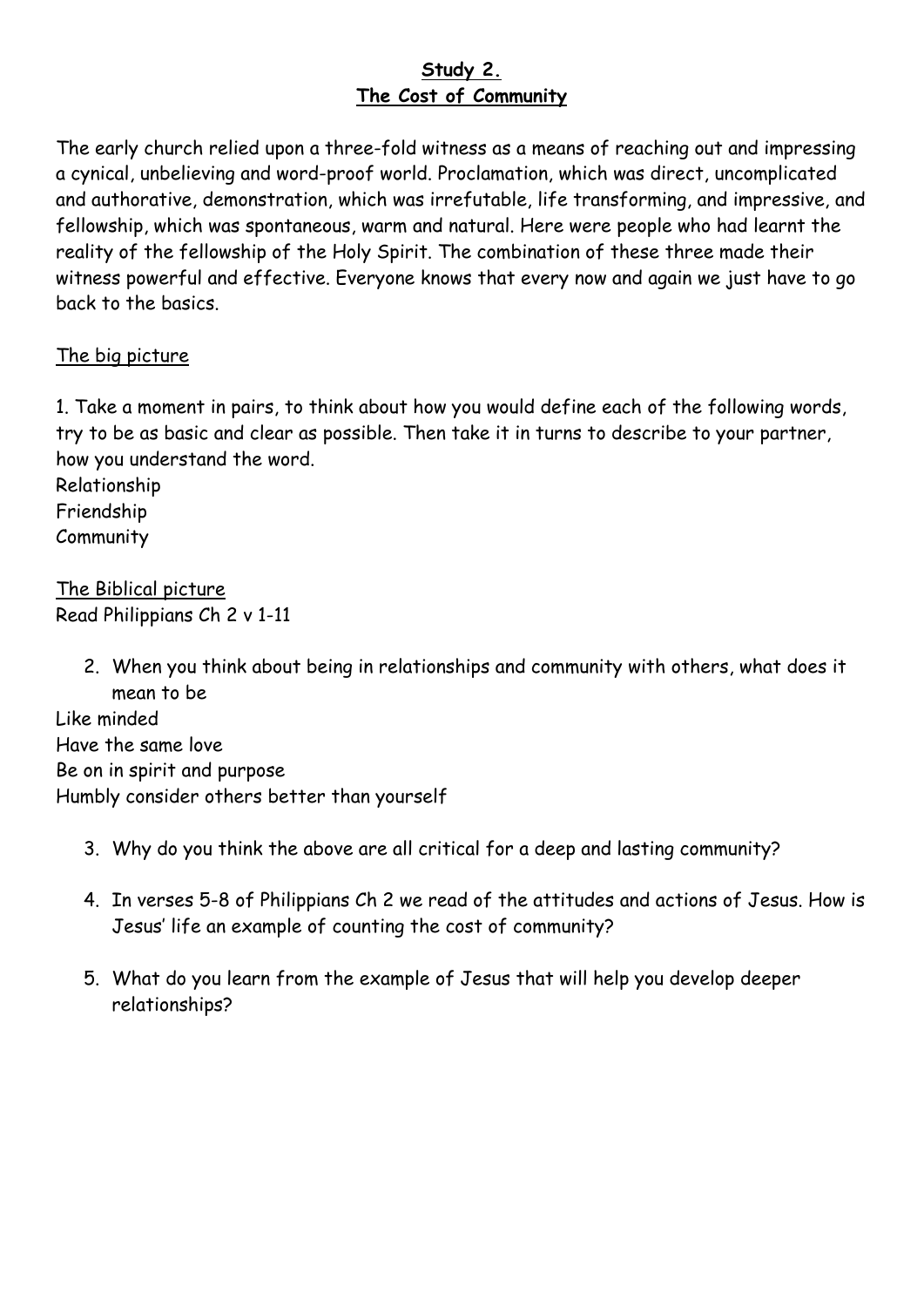Being in the picture yourself

6. What do you consider to be some of the possible consequences and problems a person might face if they enter a friendship with the following attitudes

a.' I'm looking for a friend who is just like me. We need to see things eye to eye'

b.'I want a friend who will make me feel better about myself when I'm with them'

c.'I want a friend who is ready and willing to meet my needs and care for me.'

7. How would you respond to the following statement;

'Building a strong friendship involves blood, sweat and tears. My closest friends are people who have walked with me through the good times and the bad times.'

8. Picture a relationship you treasure. What makes it so valuable to you?

9. Why do you think it takes a long period of time to build a strong and lasting relationship?

10.In pairs share about a relationship you are investing yourself in at this time. What can your partner suggest as a way to encourage you in your commitment to build a strong and lasting relationship?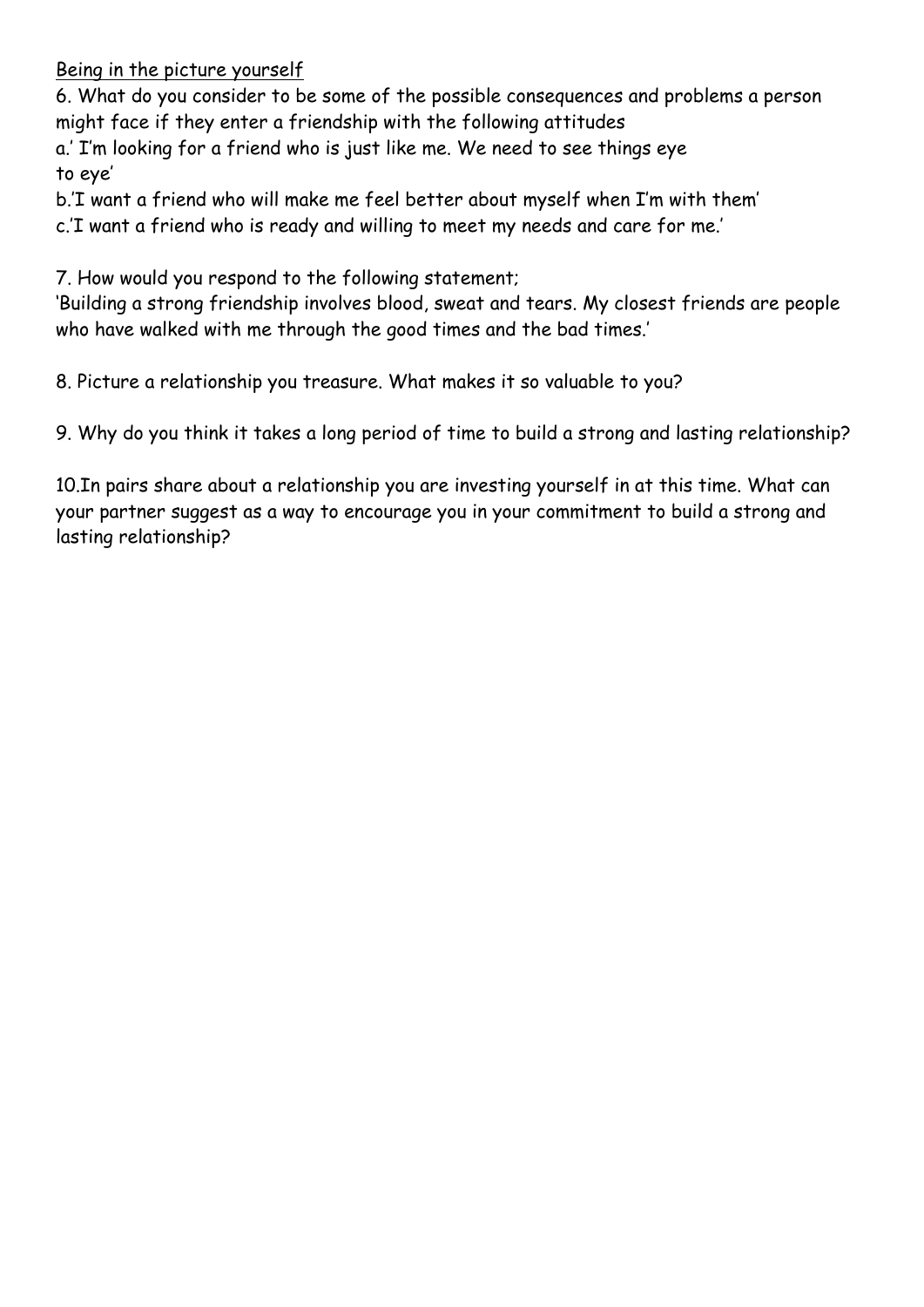## **Study 3. Moving beyond the superficial**

Sometimes we can be just one relationship away from a whole new chapter in the story of our life. Sometimes we could just be one friendship away from some new experience of that which will be dynamic in our life. It's just a risk away, but sometimes we're just not prepared to take that risk.

# The big picture

1 In pairs tell your partner about a time you took a risk and pushed beyond a superficial relationship into a deeper level of friendship.

2.How might your life be different today if you had not taken such a risk? [Allow about 10 minutes for this, if need be, take it in turn to answer both questions.]

The Biblical picture

Read John Ch 4 v 4-26

3. What does the Samaritan woman say to move beyond superficial conversation to a deeper level of communication and relationship?

4. What does Jesus say to move the relationship forward?

5. What keeps us relating on a superficial level and hinders us from going deeper in relationship with others?

6.What has helped us take risks and push beyond the wall of superficiality to a deeper level of friendship and community?

7. Break into pairs, and take five minutes to ask each other one of the following questions. After asking, take time to listen. How are you doing really? a. At home? b. At work?

8. As a group, describe what you learned about each other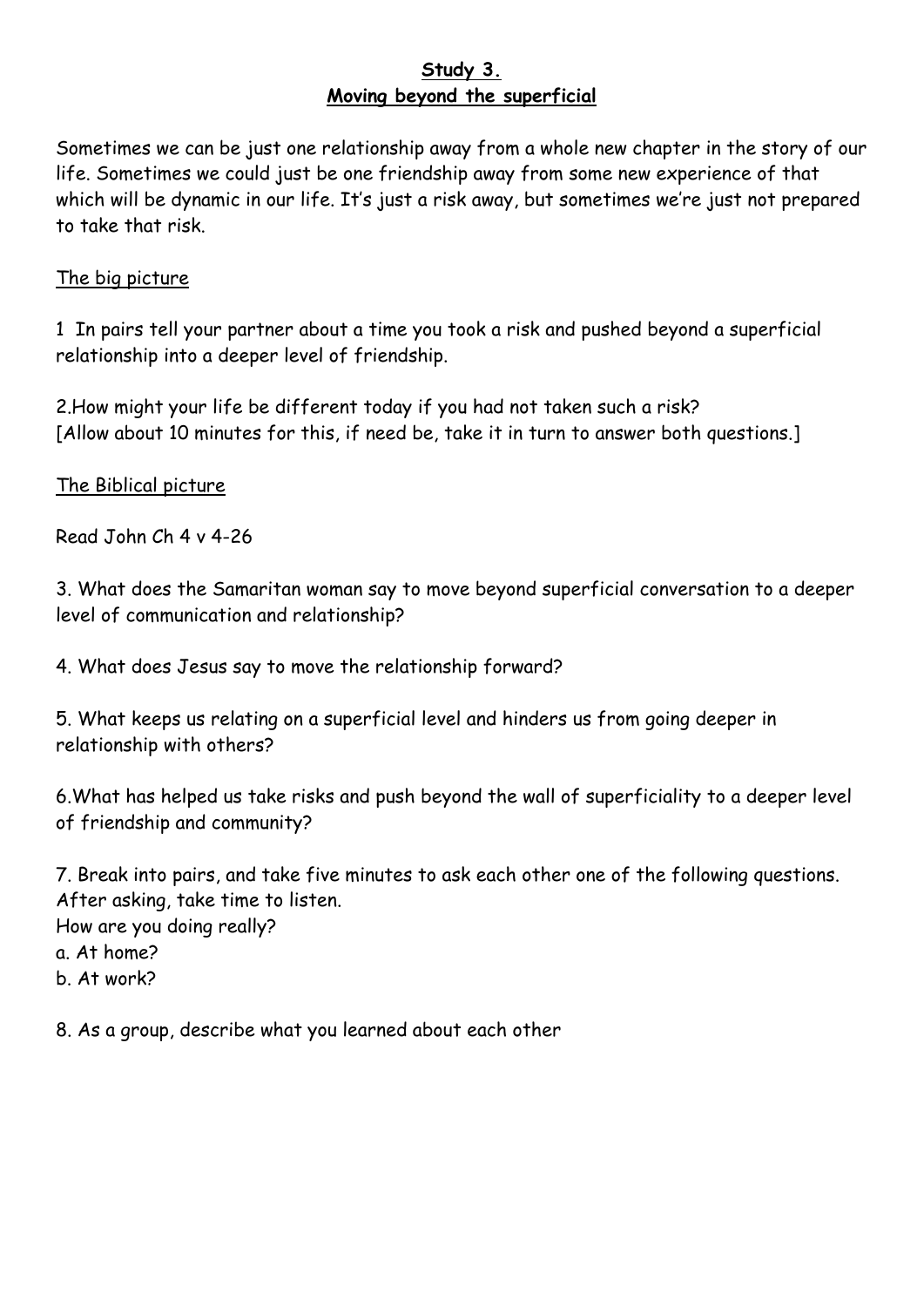# Being in the picture yourself

9. What barriers could stand in our way of developing a deeper relationship with God?

10.If we feel that our relationship with God is deep and strong, how is that going to impact our relationship with others?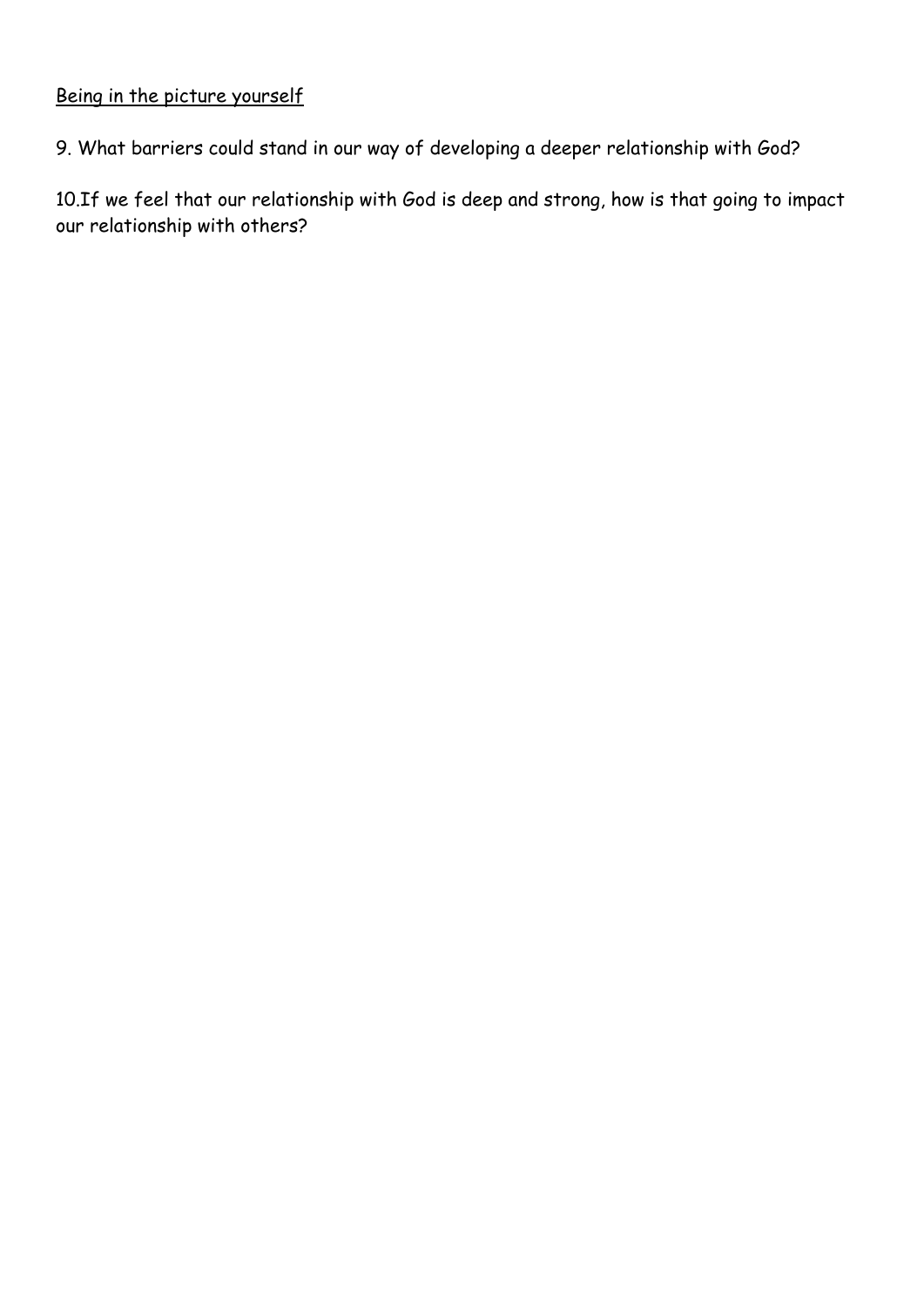# **Session 4 Healing relational tensions**

There use to be a television programme called 'The Waltons'. It was an idyllic family life in a cosy home. It seeded that every problem this family had was solved in a sixty-minute episode. Today we don't see as many such programmes on the television quite like the Waltons. If fact what is going on in our family homes is very different today from what was going on in the family home that the Waltons sought to capture. Today within a short walk of an average town church in the Uk there are likely to be the following. Bread-winning, family orientated dads snuggling up to homemaking, family- orientated moms, but also two career orientated parents, who are stressed out. Their marriage isn't working that well, and they're not very close to their children. Single- parent scenarios that have challenges all over them. There's also a high probability that there could be substance abuse going on and financial pressures undermining the sense of security of the home. There is even the distinct possibility of verbal, emotional, physical, and sexual abuse. Today many people are growing up with curious and diverse behaviour patterns that were acquired to desperately cope with the chaos they encountered in their homes while growing up.

# The big picture

1.What changes have you seen in your lifetime towards the following areas Attitudes and lifestyles of teenagers Focus and message of the media Role parents play in raising their children. People's attitudes towards deep, committed relationships

The Biblical picture Read Ro9mans Ch 12- 9-13

2. In pairs describe the difference between a 'sincere love' and an 'insincere love' in one of the following relationships. What does sincere love look like and what does insincere love look like

- A friendship
- A marriage
- A professional relationship
- A parenting relationship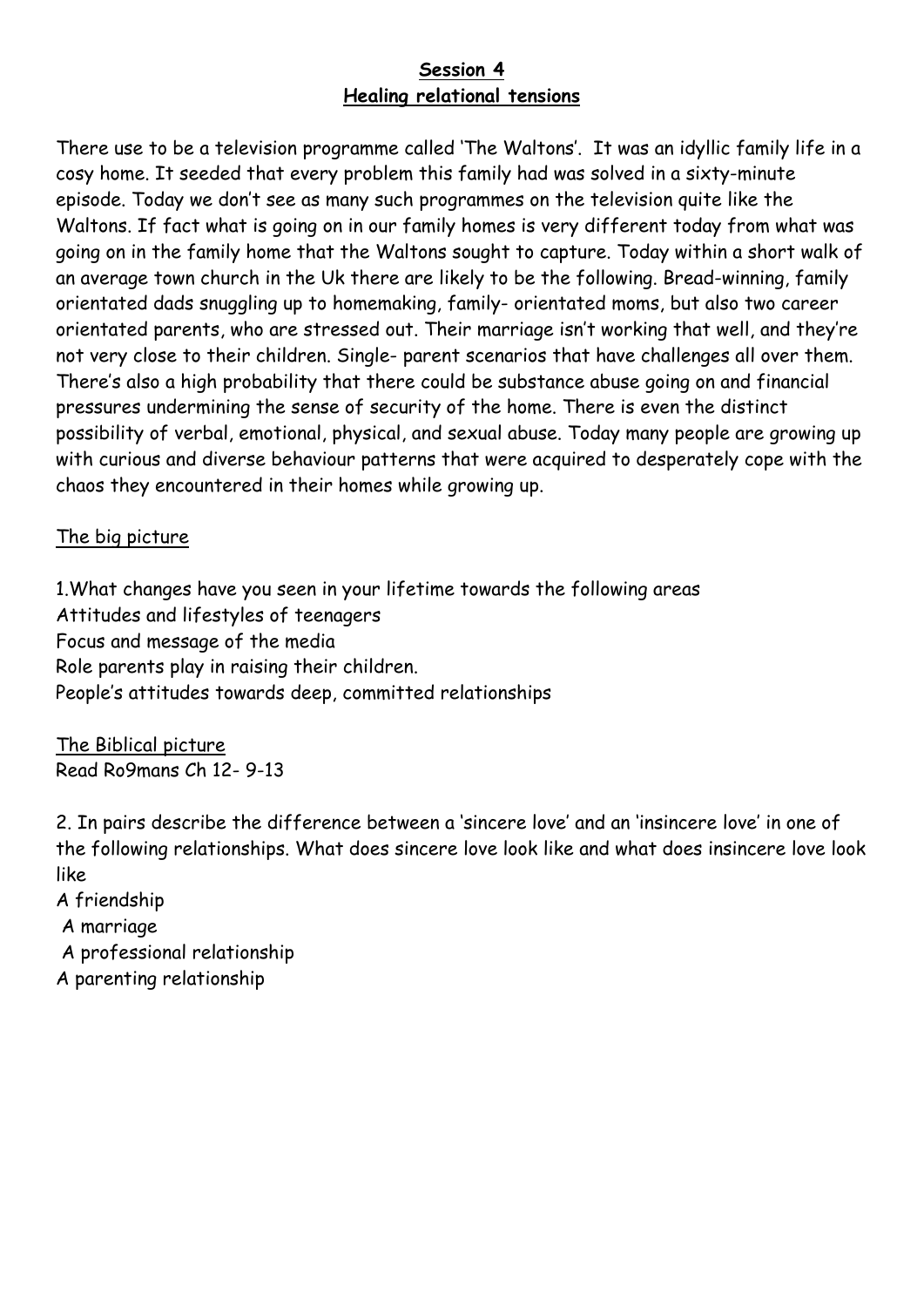3. In pairs choose one of the following challenges given by the apostle Paul and describe how it will help you build strong, healthy relationships 'hate what is evil cling to what is good' 'be devoted to one another in brotherly [sisterly] love' 'honour one another above yourselves' 'keep your spiritual fervour, serving the Lord' 'be joyful in hope' 'be patient in affliction' ' be faithful in prayer' 'practice hospitality'

4,describe some of the relational viruses that you are aware of which are operating in people' relationships today?

Being in the picture yourself

5.How have you protected yourself from relational viruses you have been exposed to in the past?

6.What if any, impact are those viruses having on your life and relationships at this time?

7. What can you do to restore some of the brokenness in your relationships from the past?

8. What can your group members do to help you find healing in these areas?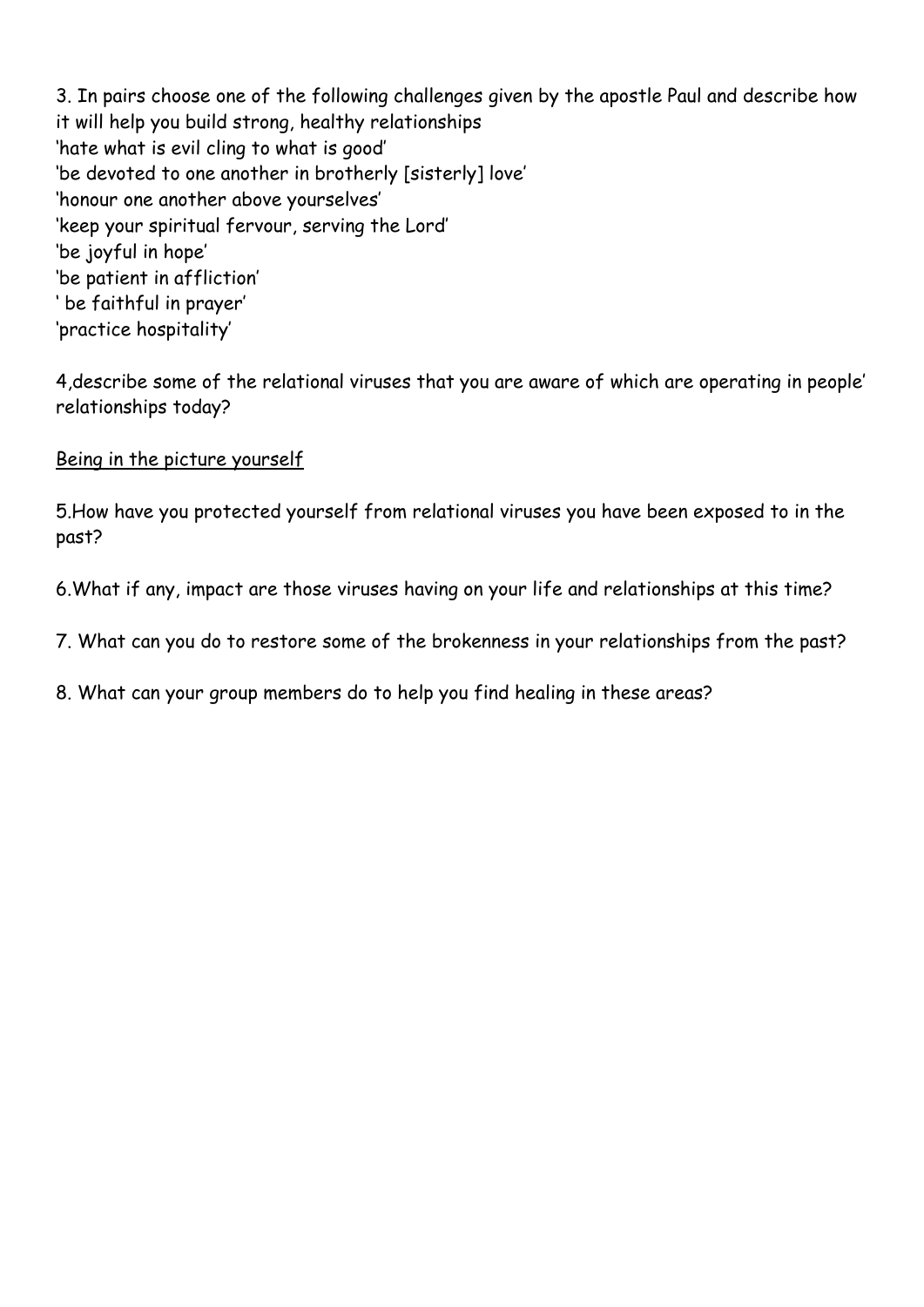# Session 5 Setting healthy relationship boundaries

How do you respond to people who have deep relational problems in your family, at work, in Church, and in your neighbourhood? We all live in a world filled with people who have relational problems. The big question is what can we do to remain healthy and balanced in how we respond to these people when we meet them? How do we draw healthy boundaries?

#### The big picture

1.How do you tend to respond when people in your life are needy and demanding of you?

2. How do you respond to those who unload their anger on you?

3. Can you offer a time when you said no to someone who came to you with an expressed need? How did it make you feel?

The Biblical picture

Read Exodus Ch 18 v13-27

4.How would you summarise the advice of Moses' father in law Jethro?

5. In what ways would Jethro's wisdom speak to you today?

#### Being in the picture yourself

6.What are some of the consequences you have experienced when you have lived without relational boundaries?

7.If the consequences are painful, why do so many people continue to live without relational boundaries?

8. If you have tried to get close to a person who has built a wall around their heart, can you explain how it felt to you?

9 What would you say to people who seek to protect themselves from relational hurt by erecting a stone wall around their hearts?

10 If you have ever built a stone wall around your heart, what caused you to build it, and what helped you tear it down?

11. How do you know when to activate your invisible force field to stop a person who has a relational virus from hurting you?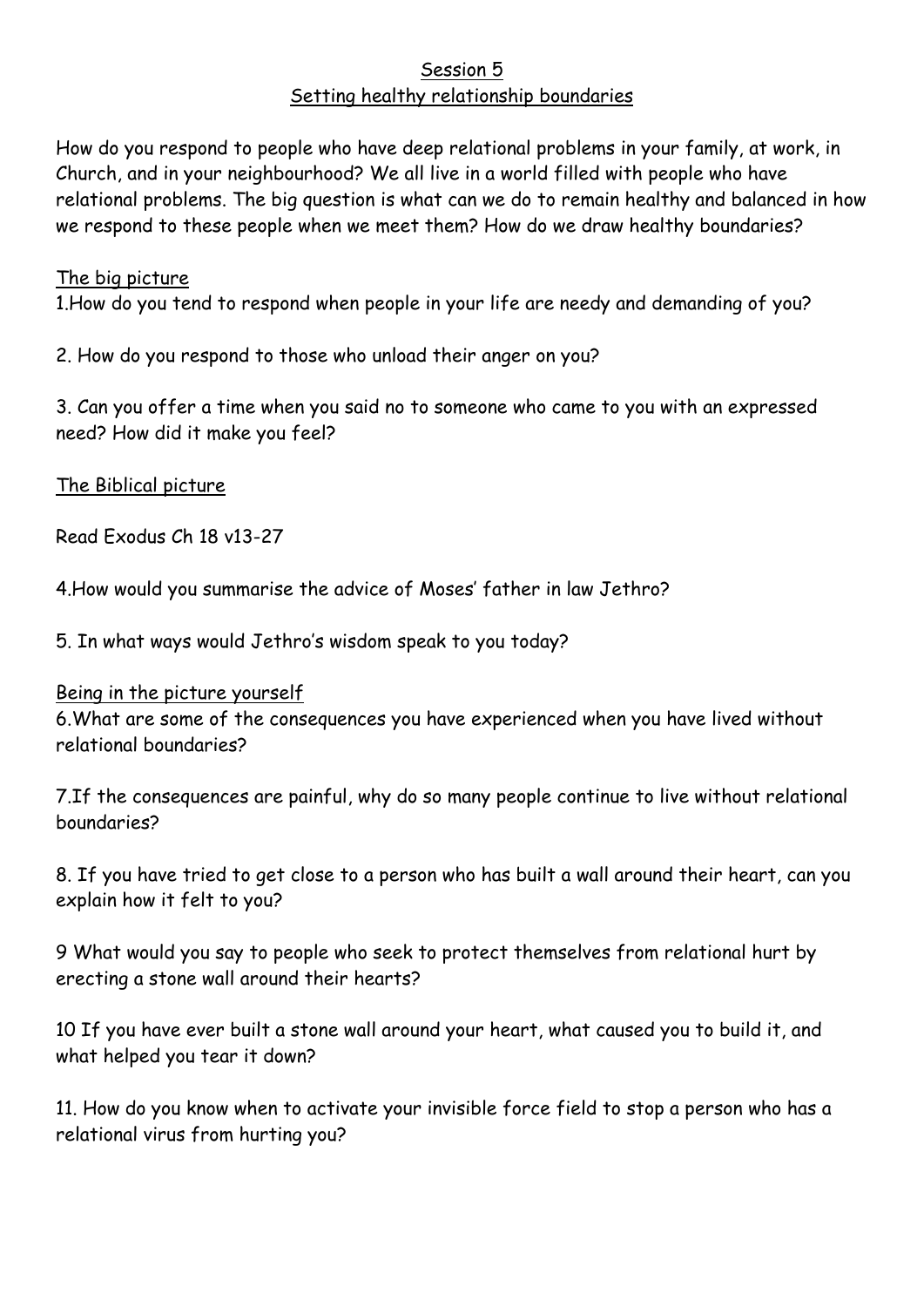# **Session 6 How to extend community to others**

All across the world there is conflict, which seems to reveal a high level of division and hatred between people groups. If we also look at our own nation there seems to be a simmering level of resentment, hostility and conflict between different groups of people. The call of the Church is to provide and model a heart-warming, intimately- relating, societychanging, life-transforming fellowship. But fellowship as far as God is concerned is for a purpose, Its purpose is to reach out, invite , include and enfold into the life of a local community all those who wish to respond to God's invitation of salvation in Jesus Christ. All those who wish to belong to a group of people who are allowing the presence of Jesus Christ to be lived out amongst them by the power of the Holy Spirit.

# The big picture

1.Where do you see the need for a dramatic change in the condition of the human heart On an international level National level Our community level In our church

The Biblical picture

Read Luke Ch 15

2. What common threads run through the three stories?

3. What is the significance of each common thread?

4. If you had to summarise the teaching of these three parables into one basic message, what would it be?

5. How does this central message speak to the followers of Christ today?

# Being in the picture yourself.

In pairs, take it in turns to deal with the following questions [take a good 10 minutes]

6A. Tell of a time you lost something that really mattered to you?

6B.If you eventually found it, tell about the process of searching and how you felt when you finally found the thing that you had lost?

6C.If you never found it, tell about how this made you feel